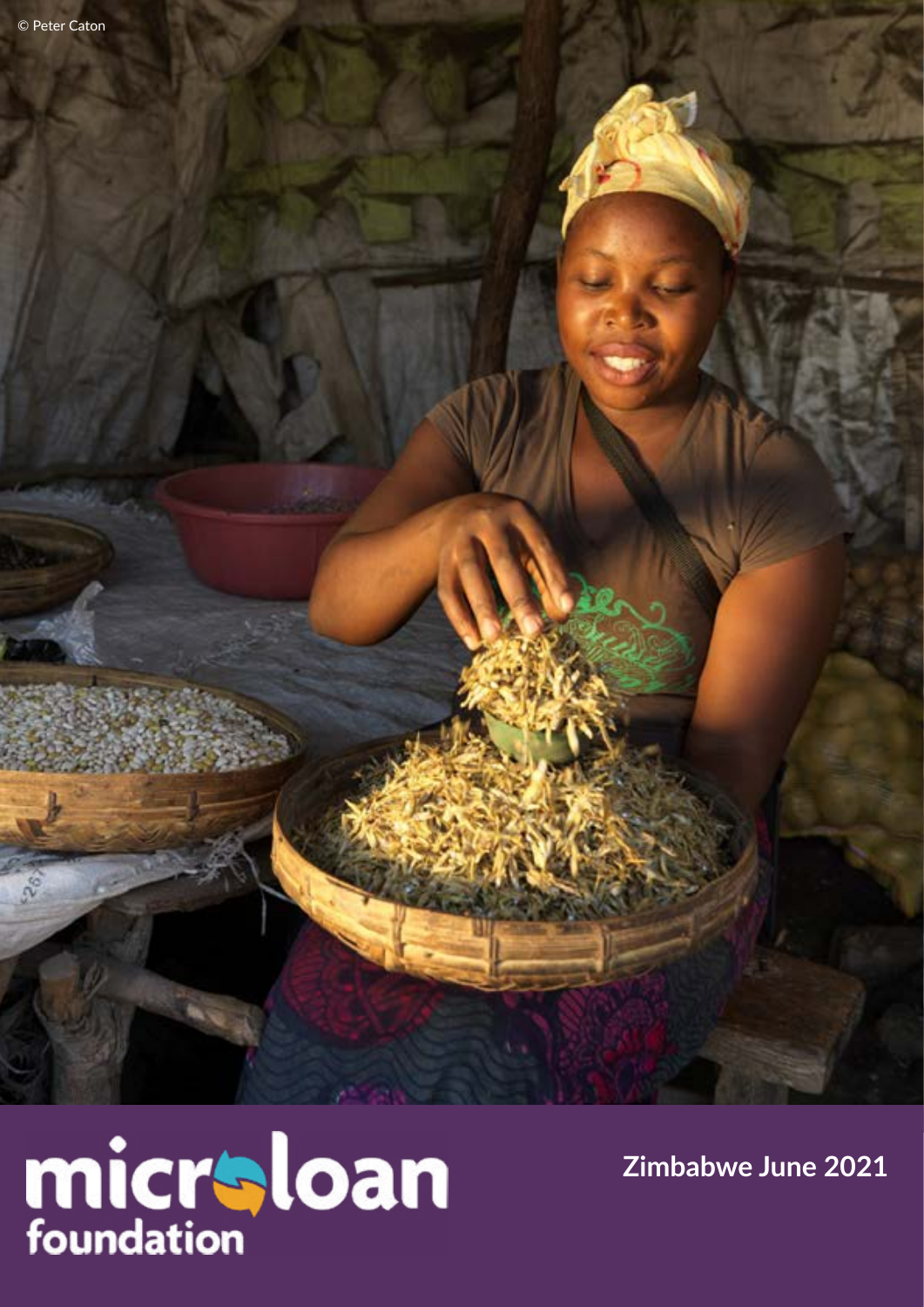## **MicroLoan Foundation Zimbabwe**

### **Leadership Team**

#### **Mateo Zanetic**

#### **Regional Director Africa and Chief Executive Officer Zimbabwe**

As the Regional Director Africa, Mateo is responsible for overall operational development and results, specifically across Zambia and Zimbabwe. He works closely with the senior management teams and he leads the Social Performance Management function for the group. As a member of the Boards across all three of MicroLoan Foundation's subsidiaries in Malawi, Zambia and Zimbabwe he ensures operations are working effectively and efficiently. As of February 2019, Mateo serves as the Chief Executive Officer of MLF Zimbabwe.

Mateo holds a degree in Management Accounting and Corporate Finance from Wits University.



MicroLoan Foundation works towards achieving a long-term outcome that permits poor rural women to cope better with the challenges and stresses they face. We monitor activities and progress towards social and economic goals for our beneficiaries using rigorous and globally recognised systems. Our Social Performance Management model is often cited as an example of best practice, and is recognised by TrueLift, a global initiative pushing for accountability and learning in pro-poor programmes.

MLF Zimbabwe uses an internally developed poverty assessment tool based on the globally recognised Poverty Probability Index.

### **Social Performance Management**

# micraloan foundation

**Zimbabwe June 2021**

# micraloan foundation

MicroLoan Foundation Zimbabwe (MLF Zimbabwe) launched in April 2017. The operations have two branches in the North East of the country with Harare serving as the Head Office.

MLF Zimbabwe provides pro-poor financial services and focuses on clients living in the rural areas to reach financially excluded and underserved communities. There is high demand for appropriate financial products and services, and a real need for capital, business support and financial literacy training. As of 30th June 2021, the outstanding loan book is \$25,174 USD.

Mobile money technology is used to make disbursements, collect repayments and provide savings facilities for clients via the EcoCash platform. All transactions are 100% cashless, making it safer, easier and faster for clients to run their businesses.

The macroeconomic climate in Zimbabwe is challenging and the operations have been impacted by hyperinflation and a highly unstable local currency. As a social microfinance provider with positive impact and the well-being of clients at it's core, MLF Zimbabwe is currently relying on grants to fund its operations and growth. MLF Zimbabwe is one of the only social microfinance providers in the country, as such the organisation is well positioned for growth.

#### **Key Products and Services**



This is to provide customers with ongoing support on any operational issues. It is monitored monthly to analyse any common issues coming from clients.

### **Financial literacy and business training**

We offer pre and post loan disbursement training modules. They aim to help clients understand the purpose of the loans and ensure they are equipped to run and manage their businesses. Training modules include: market research, profit analysis, budgeting and the importance of savings. All training is taught through song, dance and role play.

This product is offered to women to help them start income generating businesses. It has a 10% interest rate per month and is repayable over 8 fortnights. No collateral is required.

### **Four month business loan**



In addition to loans, MicroLoan facilitates savings among clients. Since we are a non-deposit taking microfinance organisation, we facilitate savings for clients through the use of Ecocash club accounts. Clients can withdraw savings at any time required with consent from the group.

### **Zimbabwe June 2021**